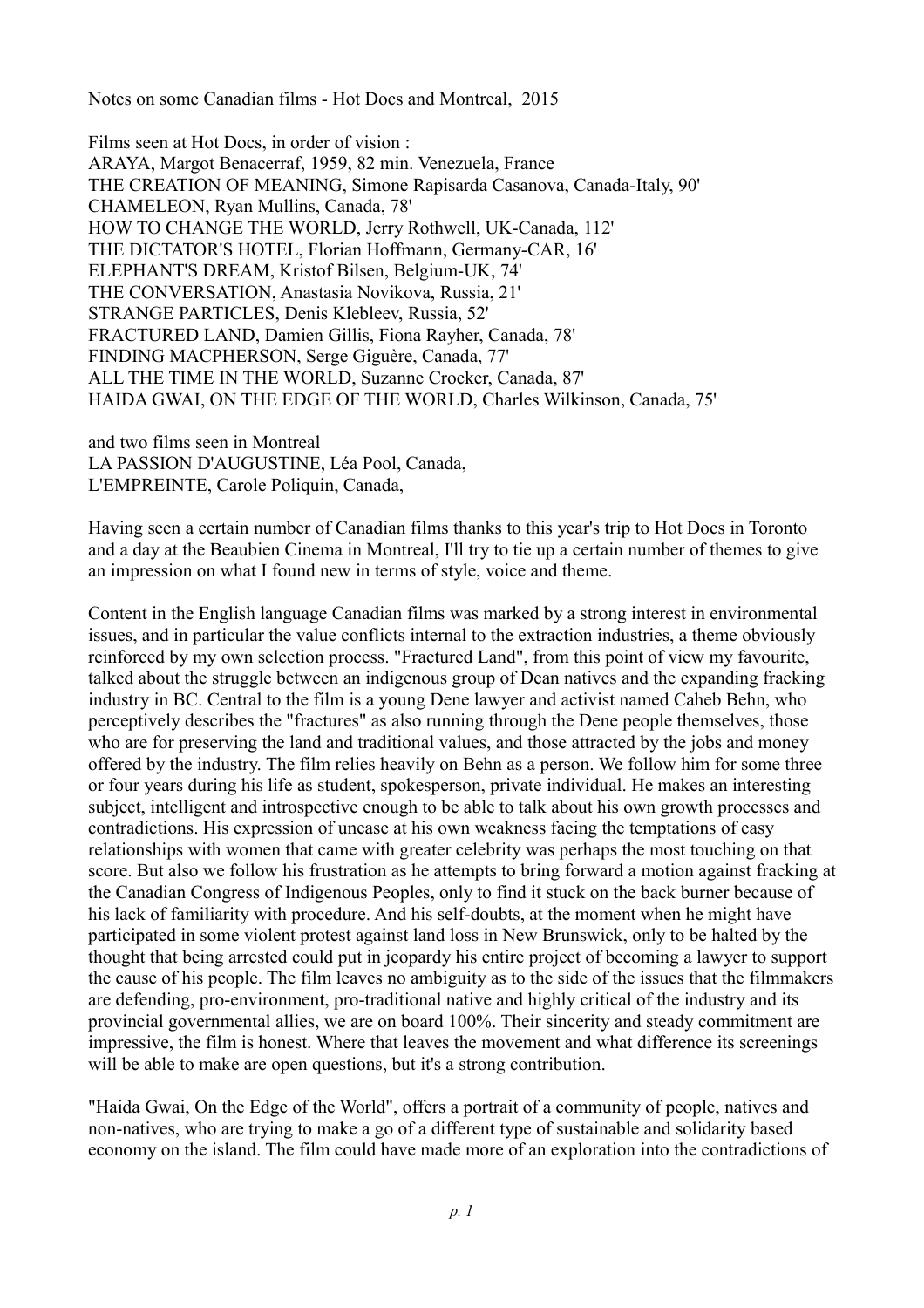working with an industry - in this case logging - which necessarily is under the same pressures to produce as other actors out there. This is capitalism, kid, even if you're structured as a cooperative. This message is subliminally communicated in the one shot we have of the native logging company installation - big truck, load of logs, machinery and people, looking like any other company extraction site. Instead of thought and analysis, Charles Wilkinson, the Hot Docs Grand Prize winning film-maker, prefers neat drone-piloted aerial shots of what is undoubtedly a beautiful place. The film is topped off with a manipulative music-video feel good ending. The totem pole goes up and I was left feeling cold and put off. The Hot Docs selection team made much of the film's going beyond protest and moving into building alternatives. Except that we don't learn much about how these alternatives function, what their problems are, and how difficulties are resolved. They're presented as being "there" with various island inhabitants showing up at interview sessions to talk about them. We're happy all these people look so happy but frustrated that we don't learn a bit more. Stylistically, the film is not far from being a promotion video alternating between set pieces of prepared action and set pieces of interview. There's not much life and spontaneity and no footage showing how these people actually function together.

Then there was the "grand-dad, tell us how it was" film about the founders of Greenpeace, "How to Change the World", a thoughtful, effective work about the events and personalities active at the very birth of modern environmental consciousness. The researchers and director did a fine job of exploiting the period's archives and segmenting the subject into a certain number of chapters with titles summarising the "lessons" that would eventually seep into much of the modern civil society protest movement - let the action be the message, make full use of media, and more controversially, let go of power, etc. It was also an interesting look at a set of individuals and individual trajectories - the advantage of seeing things over time - attracted together at one moment to create an organisational dynamic in one context, only to spin off in different, sometimes contradictory, directions afterwards as the context shifts. Organisations are born and die, just like human beings, and a federation of energies such as gave birth to the early Greenpeace is fragile, ephemeral and transitional. The film reminds us that it's not a tragedy.

In spite of its ostensibly radical message favouring people's activism and the modern day tools for radical action that Greenpeace pioneered, this is a well crafted but essentially conservative piece of film-making. I found it significant that both this film and "Haida Gwai" used a stylised kind of performance set up for their interview sequences. Charles Wilkinson in "Haida Gwail" put everyone in front of a black curtain with heavy side lighting ; "How to change the world" found a setting with depth and filmed their interviewees as if they were on a studio stage. Just picking up what people have to say from across a desk or sitting on a bed doesn't do it any more. The result is to make the interviews look staged, even if the tone of the voice and what is said comes across as authentic. Interview sequences, one of the hallmarks of documentary, have become artful and artificial and this seems to express an industrial trend, a desire for a "quality" look rather than any personal inventiveness.

Another problem with these films is the ostensible way they carry their pedagogical intent as a kind of badge. This brings with it the disadvantage of positing an alterity between the people who know (the film-makers) and the people to whom their knowledge must be communicated (we, the audience). I have no objection to pedagogical intent, my own film making is entirely based on the idea of its value. And I have no quarrel with the interview as one formal tool to reveal and to bring into contact. But I have doubts when a film seems to be organised to satisfy a pedagogical checklist. I have doubts when the techniques of cinematography are used with the apparent end of stimulating an emotion in favour of the appropriate cause not produced by the situations or interactions being filmed. This I suppose is the objection I would make to "Haida Gwai", and to a lesser extent "How to Change the World". They seem to be "programmed" to be inspiring and uplifting, informative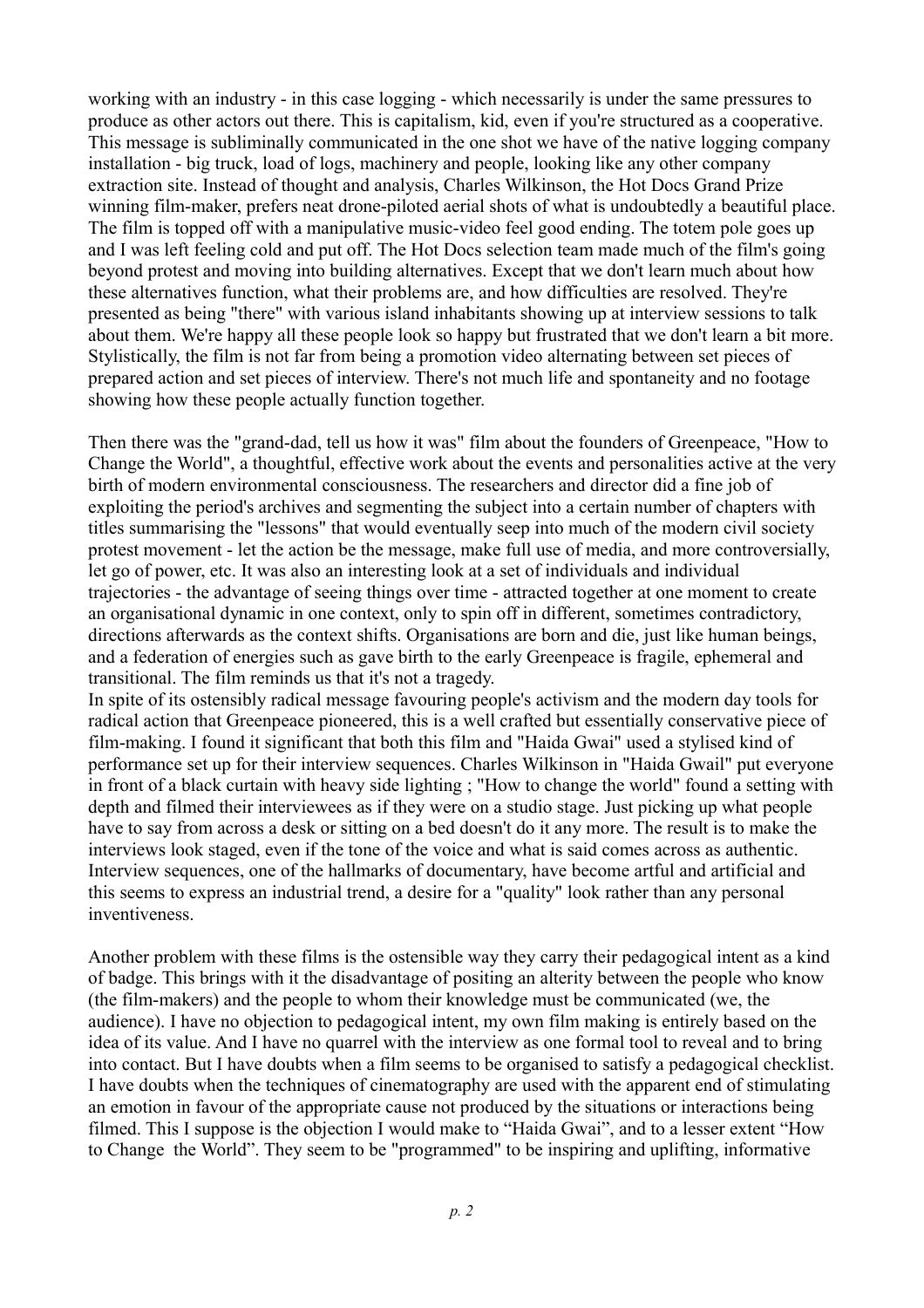and moving - all in the right environmental and social directions. No quarrel with the directions. I do have a quarrel with the programme and what comes with it - preformated solutions, a bundling out of information and personal contact in a way designed to maintain interest and variety, but of the type taught in screen-writing classes in film school. First A, then B, then C and then back to A. There's little in the way of spontaneous exploration here, either intellectual or cinematic.

Somewhat refreshing, because void of any interview at all and not ostensibly pedagogical, was the direct cinema approach of "All the Time in the World". Maybe because the camerawoman and director were the same individual as the mum in the family and occasionally on the screen, the film communicated as an experience lived by the film-maker on the same level and in the same way as the people and life she was filming. It uses the crisis in values, the consciousness of ecological disaster, and the way our social organisation is destroying our capacity for social interaction, as a given on which to build its story.

Suzanne Crocker's film presents another difficulty though. It raises questions about risk: the risk one is willing to take for oneself, for others who are close to you, the damage made to a pristine environment by a new kind of invasive intervention on other species and life forms needed in order to take a break from conventional low-risk, wired consumer society. The break is so complete and so radical, the experience of being "connected" comes at such a price, potentially in terms of safety and survival, that we seem to be moving uncomfortably near the limits of common sense, almost to a kind of self-imposed insanity. Does one really need to spend the Yukon winter in a log cabin without water or electricity in order to become connected to another sense of time and to develop more solid relationships with one's family? The break with consumer society is less complete than it seems, by the way. A hell of lot of money went into all that equipment and supplies, it doesn't look like a venture that would be an option for your local poor migrant. One senses people experiencing a middle class anomie, a kind of mid-life, mid-career, moment of angst that one burst of moneyed consumerism in the rough will cure for the rest of their lives. And in this way, the society - i.e. the group of human beings in which these people are very much integrated - goes unchallenged and unthought in its dynamics and goals. We attack a symptom. And we attack it with a new kind of fully purchased, consumed but dangerous experience. The film is certainly watchable though at the end, I found myself rooting for the bear - I wish those pesky humans would just get the hell out of there. I was certainly a minority in the highly enthusiastic audience. Maybe all of middle class urban Canada is going nuts under its plethora of junk and wiring.

Serge Giguère's film on Martine Chartrand, "Finding Macpherson" opens up to another sort of filmmaking, in fact two other sorts of film-making. Because Chartrand, an animation artist at the NFB, is the spark which set the whole process in motion resulting in this beautiful, spiral shaped object. Chartrand makes films by painting on glass, a hands-on, highly tactile, physical approach to image making that resonates back to the first representations and smoke stained marks traced on cave walls by our distant ancestors dozens of millenia ago. In fact this sets off a parallel set of warning bells which my partner was particularly sensitive to - doesn't she know that pigments can be poisonous? doesn't she know what happened to Paul Klee? can't she find a pair of gloves? OK, leaving that morbid thread aside, we are facing an almost bicepheral method of film direction, because Chartrand plays such an active role in determining who, what and where the shooting is covering that Giguère seems mainly left with the question of how. Fortunately for him, it's the most important question. Because Giguère is making a film about Chartrand, and Chartrand is engaged in an investigation to find out more about the "Macpherson" made famous in a Félix Leclerc song that happened to be an important landmark in her youth, the beginning of her own soul-searching for identity and belonging as an isolated black orphan in an all-white Quebec society. So Chartrand's search is also double - into the past of a paper industry chemist who migrated from Jamaica during the first World War and became friends with the Leclercs, and also into herself - into why this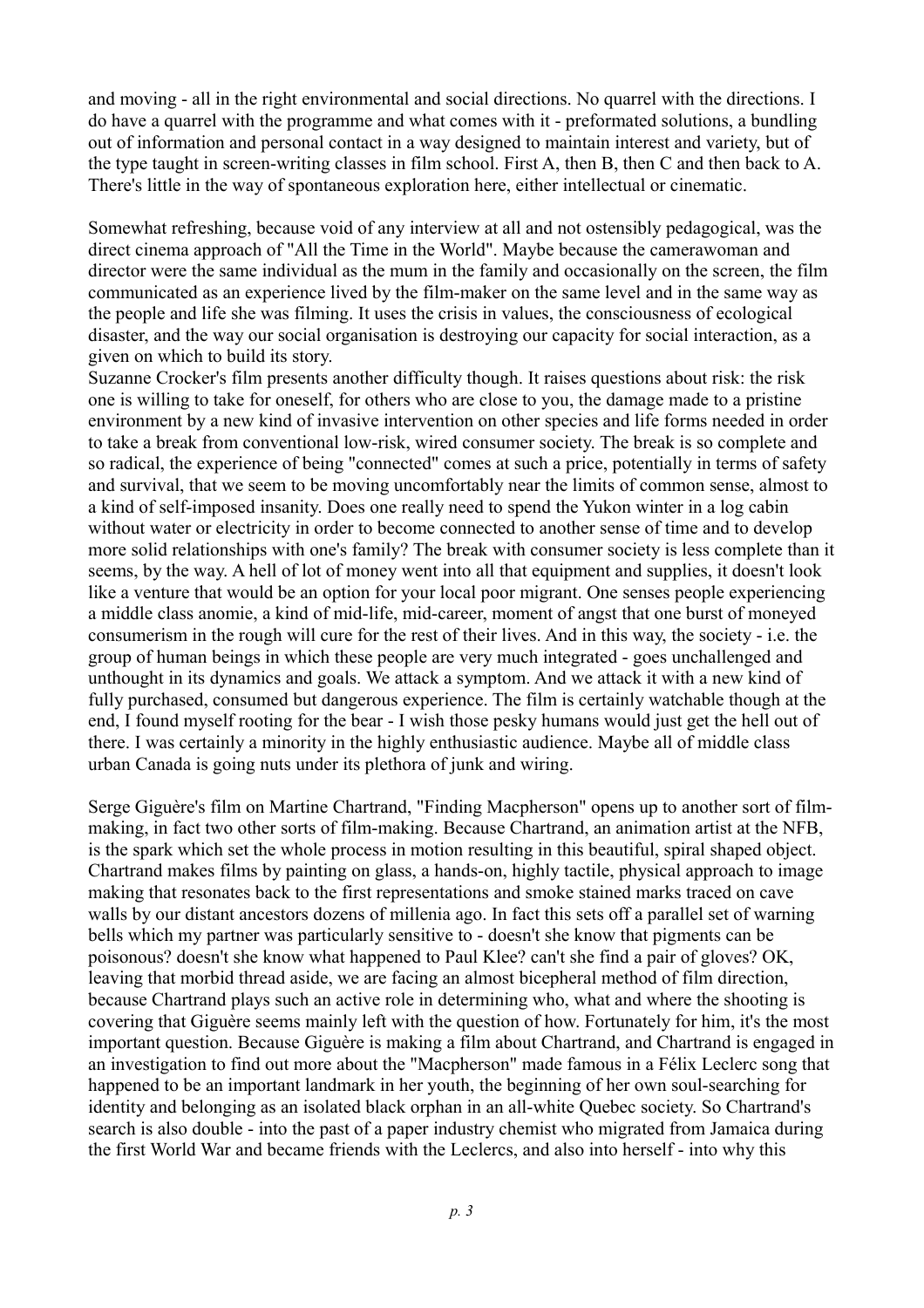particular song with its particular reference to a black lumberjack should have marked her so. Giguère follows all these leads patiently, attentively and affectionately, showing us in some detail Chartrand at work in her NFB studio. The film resembles one of those flowers that burst open in Chartrand's films, to be taken up by a hand, apparently crushed but then whirling and circling, transforming scene and time into something else. It's exhilarating and touching to watch, communicating a real sense of freedom and spontaneity, unmistakably the result of many hours of heavy labour in the editing room.

There are some reserves. The encounter with Macpherson's present relatives doesn't tell us much; the camera scrutinises faces looking at old photos and the film's footage searching for signs of emotion. These sometimes appear but don't communicate particularly. The mystery of a man so alone that he died of frostbite in his own house, isolated in a winter storm, is not illuminated by these distant cousins who seem so comfortable amid their togetherness in warm Toronto houses. But that doesn't really matter. That's not the resolution of the search. The resolution of the search is in the searching itself, just as the resolution of Giguère's interest in Chartrand is in Chartrand's creativity itself. It's the drumbeat energy of her speaking, the splashing creativity of her gestures that are important. Not where they come to rest.

The film also functions as an ode to its (co)production company - the NFB. Giguère produces his own work through his independent company "Rapide Blanc". But Chartrand exists because of the NFB. Physically present, with cameo walkby on the parking lot by Alanis Obomsawin, the house in West Montreal - which appears to be nothing more imposing than a standard 1960s high school - is a production space that allows films of limited commercial appeal but enormous artistic value like Chartrand's animated shorts to exist. I guess we could say Canadians should be proud of an institution strong enough to have survived, even in reduced form, several decades of budget cutting by artistically autistic governments. And maybe that also is a political statement about Canada and for Canadians, as much as the anti-extractivist, pro-indigenous rights statements of other films. Canada exists because there is a Canadian state, a state that redistributes and intervenes actively in our society. One of the positive effects of this, oft criticised, interventionism is films like this and artists like Chartrand and Giguère. The film's existence is one political statement, and its exploratory style is another. Flag bearers for a space free from the tyranny of despots, be they the forces of finance, marketers or political monomaniacs.

I'll not say much about the other films seen at the festival. The worst of the bunch was undoubtedly "Chameleon" by Ryan Mullins, curiously given a prize as best "emerging" film-maker. The film covers the dubious exploits of an "investigative reporter" in Ghana who goes about revealing and arresting, with the help of his buddies in the police force, various minor league exploiters of desperate women and lost children. All of this to provide hot copy for a weekly scandal busting newsmagazine that probably sells well due to a savvy mix of sex and sensation. We don't learn much about the economics of all this. Touted as a major and rare example of investigative journalism fighting abuse and corruption in African, one wonders what happened to examples of corruption among politicians, businessmen, police and the justice system. Where are the powerful? Mullins tries to navigate his direction in part by embedding himself in the investigative journalist's team, in part doggedly recording a performance by the journalist before a bevy of star-struck school kids, in part listening to a sole dissenting voice, a spokesperson of the country's association of journalists. As an example of cinematic style, it's a bit thin. The "action" bits are lucky enough to get accompanied by some hard-hitting crime-film synthesiser music, ratcheting up the tension to the point where you just can't wait for the sequence to be over. The manipulative techniques are cheap. The analysis and reflection is limited. Moral quandaries are all over the place and the director barely touches the surface of what's going on. One could say that if the film-maker hadn't been star struck by and fatally identified with his subject, the film wouldn't have got made. One might answer that it wouldn't have been a very big loss.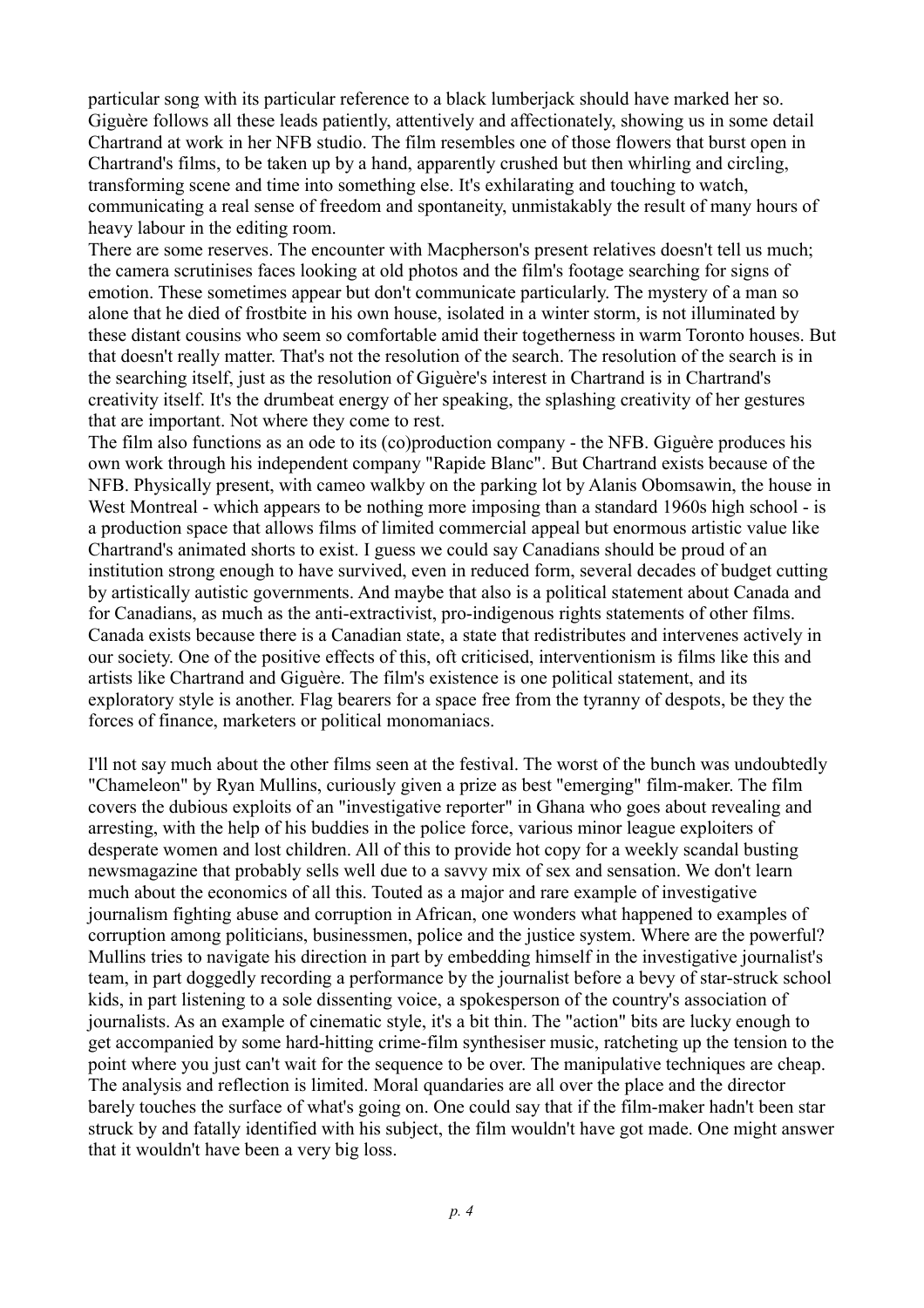Arriving in Montreal, we were just in time to see the last projection of "L'Empreinte" by Yves Dubuc and Carole Poliquin at the Beaubien Cinema. There's not a lot on the internet about the film; three reviews, favourable, from La Presse, Voir and Le Devoir, the trailer and that's it. Doesn't seem to be much in the English language press. And I'm not really sure how to handle it. On one level it's just a series of interviews conducted by an on-screen alter ego for the directors whose name is Roy Dupuis, apparently a well known local actor. At least the plethora of "reaction shots" suggest he's a well known local actor, whose mass of facial hair (he doesn't shave regularly) bears exceedingly close and repeated scrutiny. Each interview is "set up" of course with shots dominated by landscapes, waterscapes and elegantly fluid tracking shots of the ambient surroundings. The film is beautiful to watch in many parts and the slightly syrupy musical accompaniment is clearly meant to seduce.

Where all this becomes problematic is in the role it assigns to cinema both as an art and as a forum for intellectual inquiry. The thesis of the film, its raison d'être, is the idea that there was a close intermingling of Aboriginal and French societies at the beginning of New France, a kind of social fusion that is supposed to have lasted for about 150 years to the time of the defeat at the hands of the British and the establishment of a much more rigorist church based society of resistance, a society which successfully suppressed the memories of its freer, more mixed beginnings. The notion is that contemporary Quebec culture with its instinctive egalitarianism, its circularity, desire for consensus and inclusion are all unconscious descendants of this original intercourse. One suspects that a portrait of early French settlements would have provided strongly contrasting views and practices on this question. In its method though, the film-makers adopt the thesis as a given and as a truth. All the film needs to do is to string along testimonial after testimonial, interview after interview, all supporting the founding idea. There is no debate as such and no contradictors. Yet the idea itself could perhaps use some questioning.

In what way was the alliance between French "coureurs des bois" with the natives and English longrange fur-trappers with other natives different? What was the difference between the military alliance of the French with the Algonquins and the English alliance with the Iroquois? Why should they produce different results? How did anti-native prejudice and racism in French Canada differ fundamentally from anti-native prejudice and racism in English Canada? The absence of these or other questions and questioners of the film's thesis is disturbing for someone who has no objection to having trenchant theses posited but who also thinks that seeing how they stand up to criticism is an important part of judging their validity. But testing the "validity" of its thesis is not the subject of the film, nor its purpose. One could say that the film is not about its fundamental idea, it's an illustration of it, at the limit a kind of long promotion.

And this brings us to the form and to the problem of artistic representation and organisation. Carole Poliquin and Yves Dubuc in their interviews to the press, make much of the film functioning as a kind of psychoanalysis, bringing forth suppressed memories, allowing people to rediscover unmade associations or connections and overcome past repression. This would perhaps cohere with the strong presence of water and sky in the film's cinematography and the dream-like quality of its lush music. It also perhaps explains the strong emotional reaction the film has produced, especially among people strongly connected to indigenous communities, who find their contributions newly emphasised, recognised and revalued. This doesn't make the thesis any more or less "true". But then the function of a psychoanalysis is not necessarily to uncover any "truth". It's more about the production of a discourse, a discourse which ideally will allow the patient to live with whatever neurosis or obsession is troubling him, or disturbing his relationship to society at large, and permit him to handle it, talk about it, move on and overcome the blocks that they cause. Allowing Quebec society to overcome its historic distrust of and derogatory prejudice against native communities is certainly the social "block" the film's authors are seeking to overcome. They are also calling for the question of "identity" to made more inclusive, to include in fact the 10,000 or more years of the